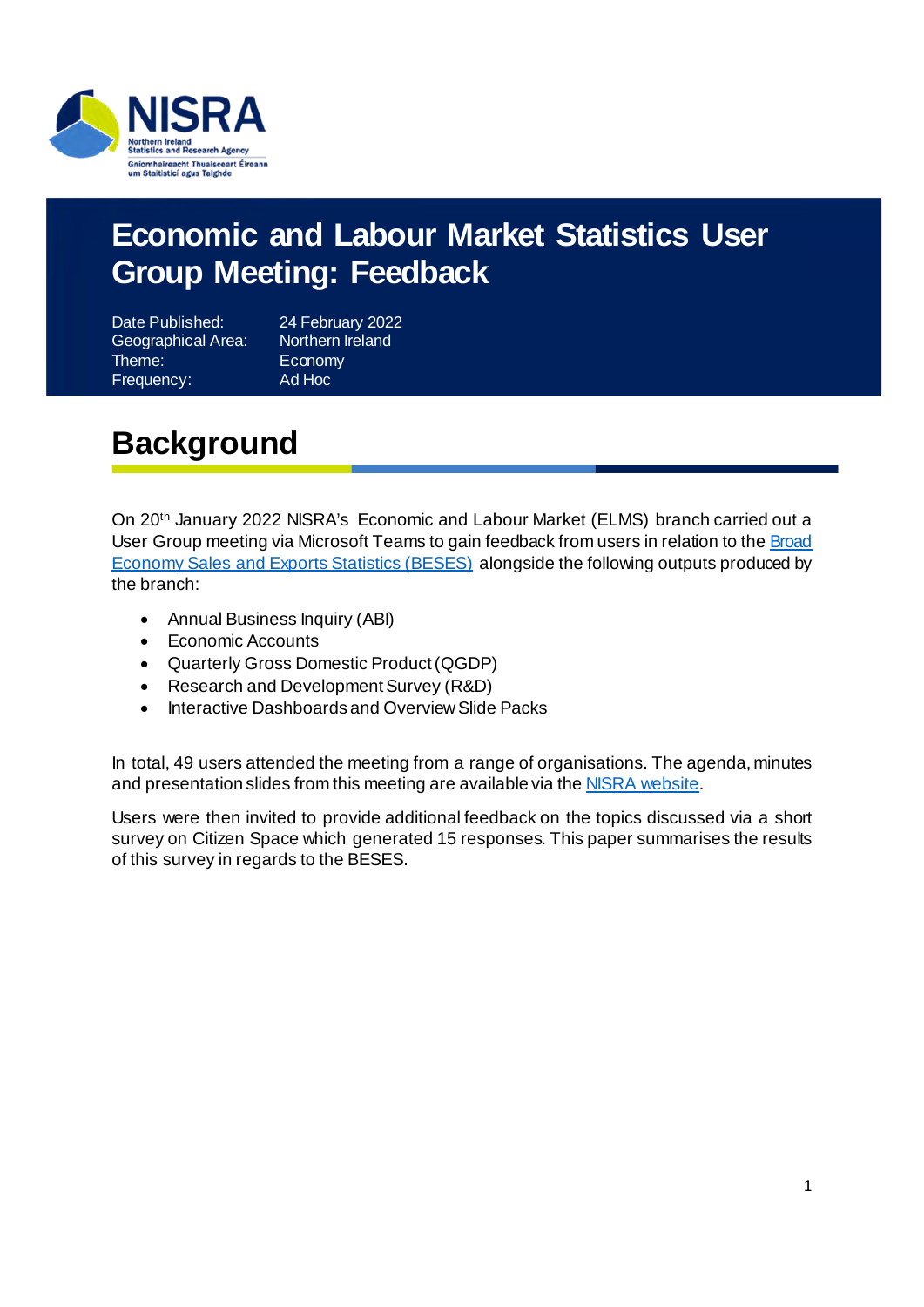## **Contents**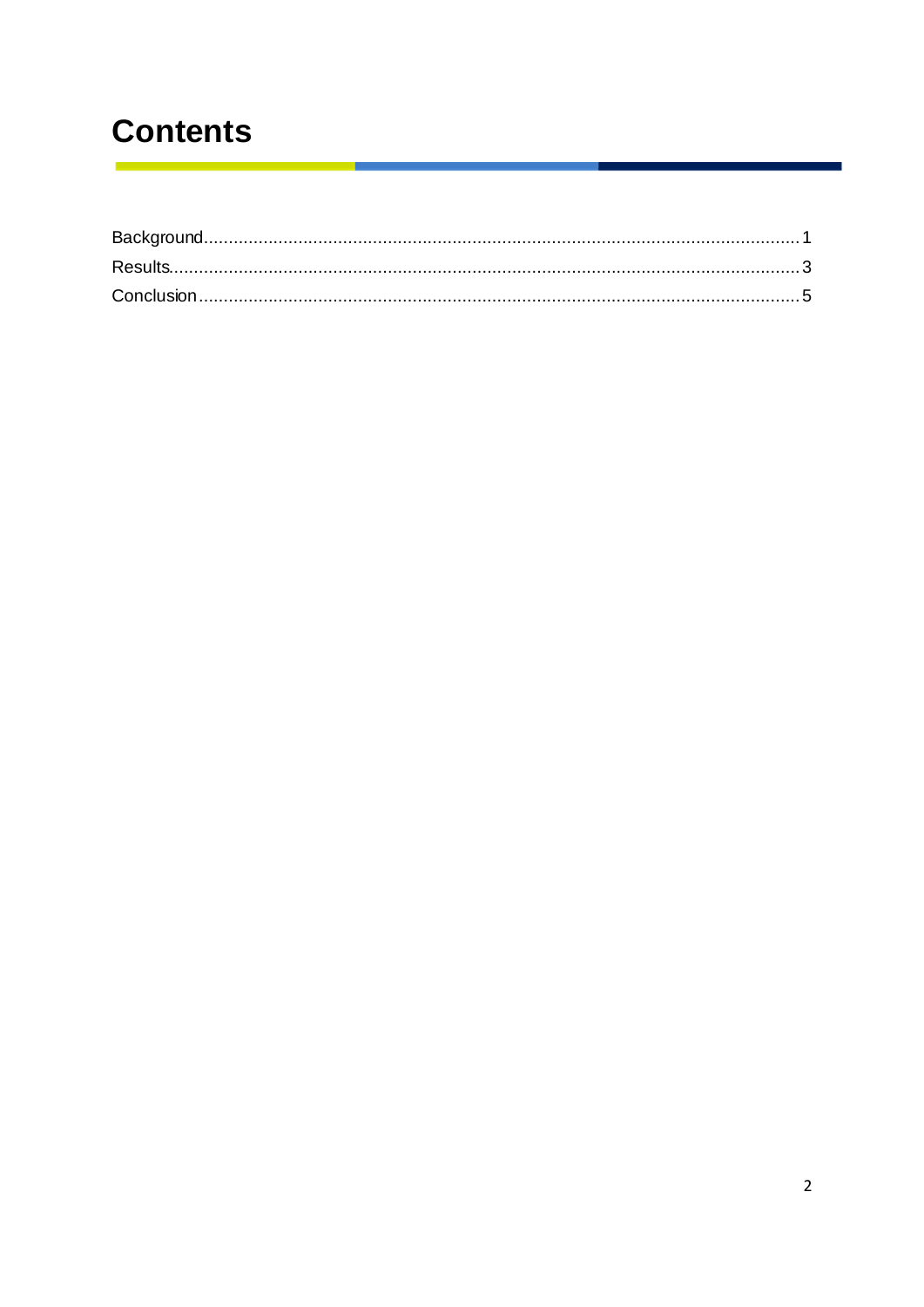#### <span id="page-2-0"></span>**Results**

Almost all (93%) respondents agreed that the BESES presentation provided useful information to help them better understand the statistics.

During the meeting users were taken through plans set out for the future development of the BESES as outlined in the [2021 User Consultation](https://www.nisra.gov.uk/node/2816) and assessment conducted by the [Office](https://osr.statisticsauthority.gov.uk/publication/assessment-report-northern-ireland-broad-economy-sales-and-exports-statistics/) [for Statistics Regulation \(OSR\).](https://osr.statisticsauthority.gov.uk/publication/assessment-report-northern-ireland-broad-economy-sales-and-exports-statistics/)

As can be seen by Figure 1, the majority of respondents were supportive of all eight plans, although the plan to investigate the development of flash estimates was the least supported, albeit still with 73% of respondents supporting their development. Some users expressed concerns, similar to those held by the BESES team, surrounding the reliability of the estimates, the need for almost immediate revisions and the ultimate usefulness of the flash estimates. Other users found their potential to be interesting, rather than useful. Comments included:

*"Flash estimates likely useful in short-term due to Brexit, and would be interesting, but unlikely to be used…"*

*"…inevitable risk of sizeable revisions…"*

*"The danger is that an 'incorrect' "flash" generates (particularly in a heated context) a policy reaction which is later proven to be misled…"*

However 100% of users were content that, overall, NISRA's plans for the development of BESES were sensible.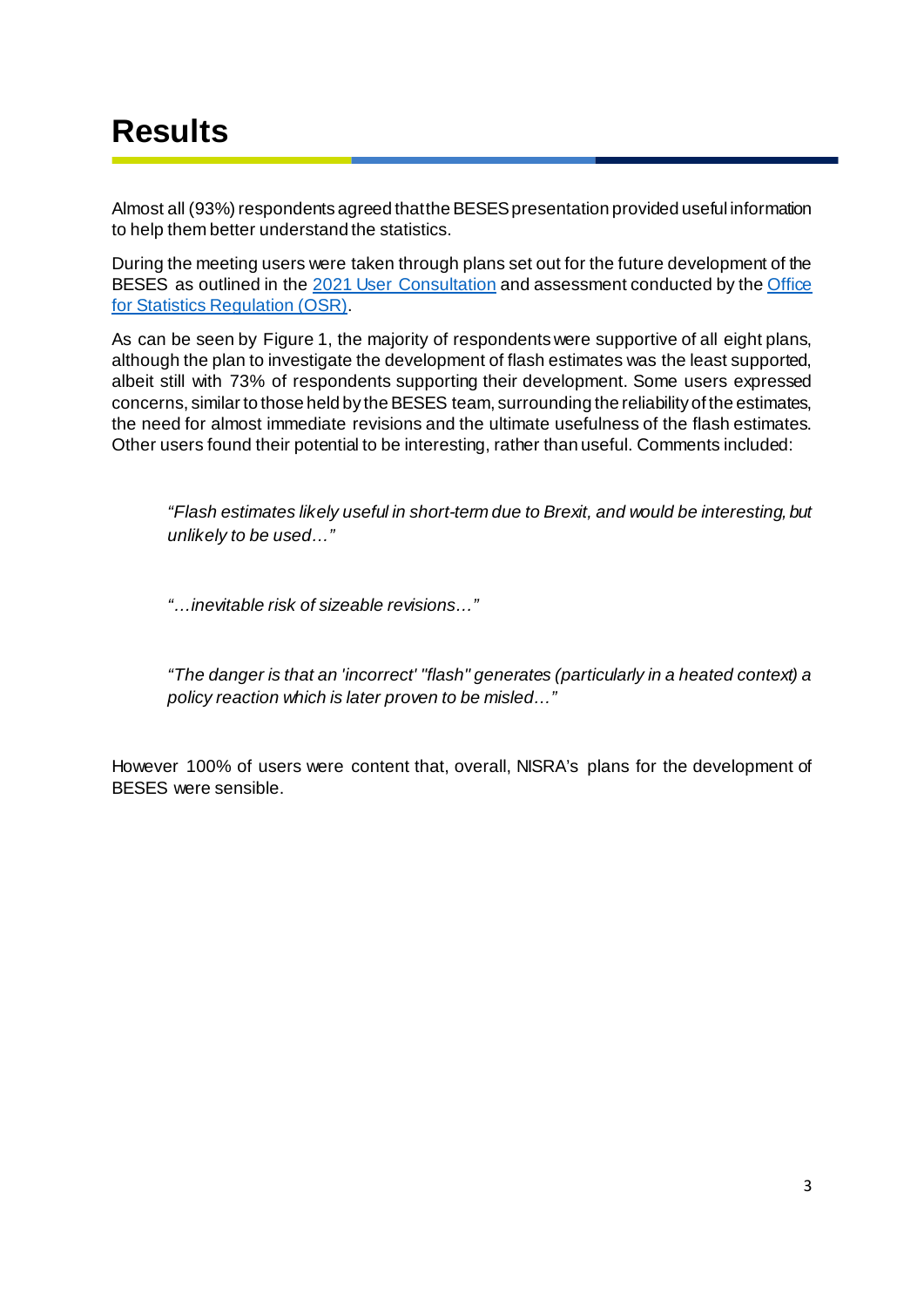**Figure 1: NISRA presented details of actions to be taken or already taken in response to user feedback coming out of both the 2021 User Consultation and the assessment conducted by the Office for Statistics Regulation (OSR). Please indicate below if you are supportive of these plans for the BESES**



**No Not answered** 

All respondents (100%) were also content that NISRA was transparent about the limitations of the BESES survey and the timelines involved in capturing the data and producing the BESES results. The recently published **Broad Economy Sales and Exports Statistics Quick** [Reference Guide](https://www.nisra.gov.uk/publications/usage-methods-and-quality-and-revisions-policy-broad-economy-sales-and-exports) was well received and respondents appreciated the discussion around timeliness as it provided insight into the processes involved in producing high quality data.

One user stated:

*"The explanation of the timelines for the collection, processing and release of BSES data was helpful as it illustrated the layers of complexity in managing the data and the attention that is devoted to providing reliable data."*

<span id="page-3-0"></span>Respondents noted that they used the BESES for a variety of purposes including incorporation into other statistical publications, research projects such as cross-border trade and economic models around EU Exit.